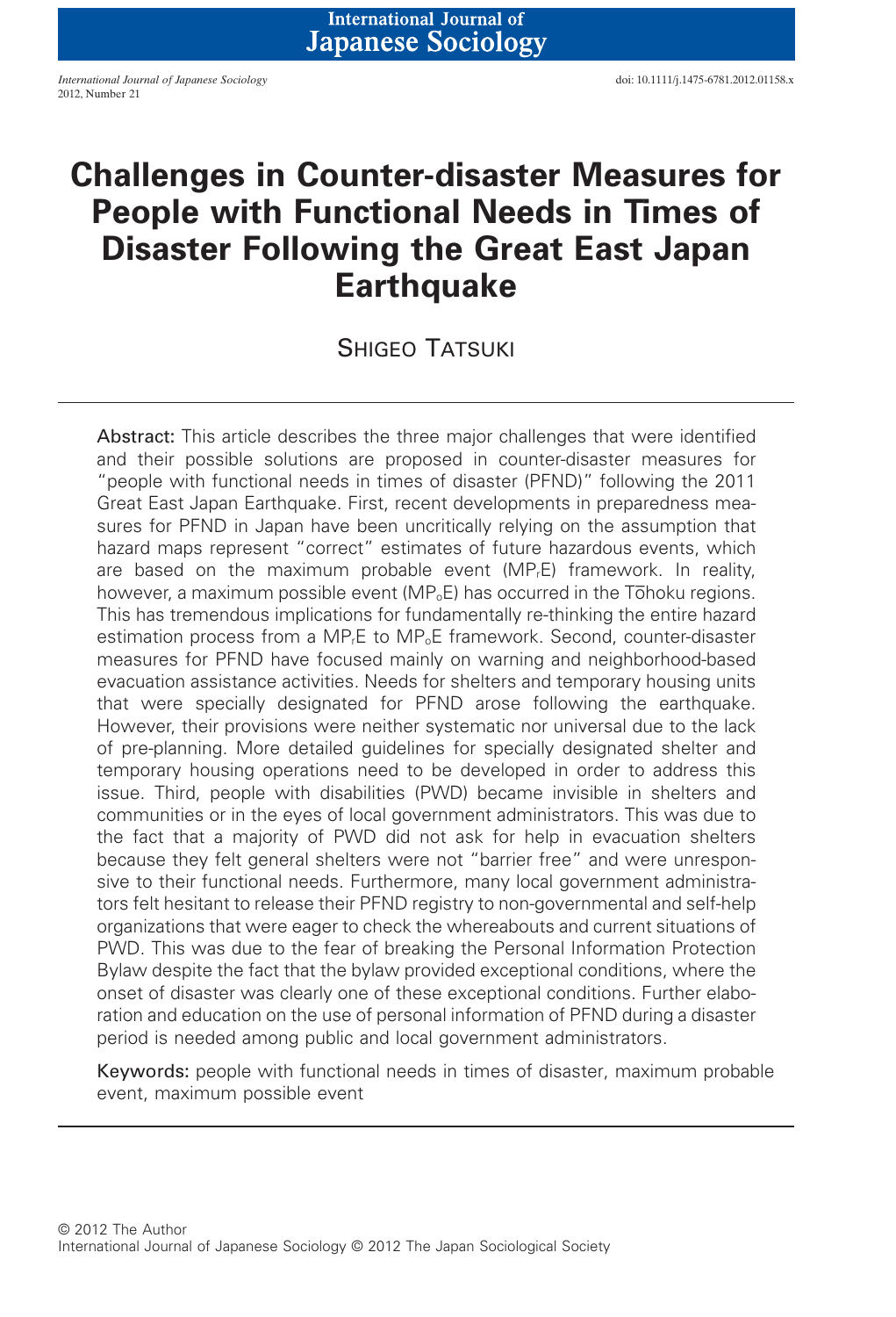# **Introduction**

#### *Counter-disaster Measures for People with Functional Needs in Times of Disaster in Japan*

The issue of people with functional needs for communication, medical care, maintaining functional independence, supervision, and transportation (Kailes and Enders, 2007) during disasters has gained significant attention since 2004 when a series of natural disasters hit the Japanese archipelago.These disasters included the July Niigata-Fukushima flood, the October typhoon 23 and the October Niigata Chuetsu earthquake, wherein notably more than 60% of the victims were over the age of 65. As a response to these tragedies, Japan's Cabinet Office established a committee on "Communicating Disaster Information and Evacuation and Sheltering Assistance for the Elderly and Other Population during Heavy Meteorological and Other Disasters." The committee published the first edition of the "Evacuation/Sheltering Assistance Guideline for People with Functional Needs in Times of Disaster" in March 2005. After the guideline publication, the term *saigaiji-youengosha* or "people with functional needs in times of disaster (PFND)" was popularized in place of *saigai-jakusha* or "disaster-vulnerable population." PFND is defined as "a person who is able to function daily, whereby living independently given the proper resources and services when necessary."

Following another series of heavy rainfall, flood and landslide disasters in the subsequent year of 2005, another Cabinet Office committee conducted field research on the 2005 meteorological disaster sites and revised the evacuation and sheltering assistance guideline in March 2006. The 2006 guideline emphasized: (i) establishing a special team in each municipal government that was in charge of coordinating assistance to the target population; (ii) encouraging the information sharing of the functional needs population within the local government and, if possible, with local community organizations, such as neighborhood associations and community emergency and response team; and (iii) planning. Since the publication of the 2006 guideline and the 2007 report, the Fire and Disaster Management Agency (FDMA) has requested every municipality in the country to formulate its own master plan that directs policy formation on PFND assistance, to identify potential target groups, and to clarify ways to collect and share their personal information. Based on the master plan, municipalities have been further encouraged to start project planning to assign local resident helpers to each individual PFND in times of evacuation. According to the survey conducted by FDMA, as of 1 April 2011, 1262 out of 1622 municipalities (76.8%) completed formulating PFND assistance master plans and an additional 349 municipalities (21.2%) were expected to finish within 1 year. Similarly, 864 (52.6%) municipalities reported that they have finished creating and have been updating the PFND directory. A total of 684 (41.5%) municipalities said that they were currently in the process of making the directories. Municipalities have also been working hard even on assigning local residents/helpers to each PFND for evacuation, which is a timeconsuming process. A total of 361 (22.0%) reported that they have completed the assignment, 998 (60.7%) are in the process, and 285 (17.3%) have not yet initiated the process (Fire and Disaster Management Agency, 2011).

In the following fiscal year of 2006, the committee on PFND continued working on more detailed procedures and workflows in order to collect and share information on PFND, and to make individualized evacuation and sheltering assistance plans. In March 2007, the committee published the "Report on Preparedness Procedures for PFND." The 2007 report emphasized the establishment of a system to assist PFND by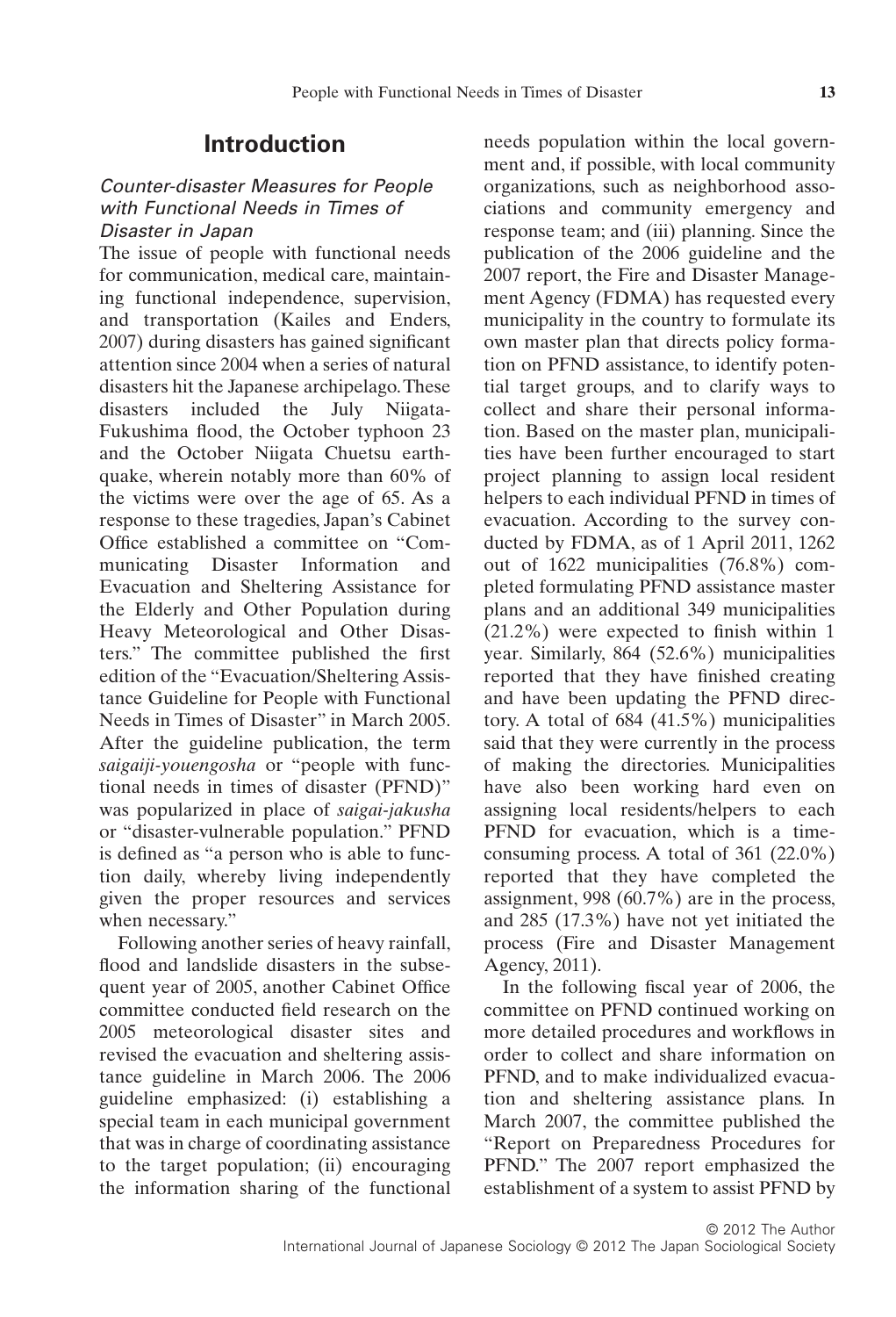facilitating cooperation between the local/ municipal government disaster management department and its health and welfare department. The role of the disaster management department is to provide local hazard information, while the health and welfare department provides information on potential vulnerabilities within the target population. The 2007 report encouraged the use of maps where potentially vulnerable individuals, such as the frail elderly and people with disabilities (PWD) were projected onto multiple hazard layers, such as flood, landslide and seismicity. The map can help identify those who are at more risk because of their functional needs as well as of their geographic locations.

#### *Kobe PFND Mapping Project*

Tatsuki and Comafay (2010) reported on the 2008 Kobe PFND Mapping Project, which was characterized by a combined use of geographic information system and social survey in order to assess the overall hazard vulnerability of PFND. In response to the FDMA request as explained above, the Kobe city administration (responsible for 1.5 million residents) collated separate social service recipient databases, resulting in an integrated registry involving 120 000 individuals who were considered to be potentially vulnerable in times of disaster. The registry database identified 4329 people with physical disabilities in Hyogo Ward, which has 107 000 residents. The 2008 project geocoded and mapped those with physical disabilities on landslide, flood and tsunami hazard layers. A total of 914 individuals were found residing in hazardous areas (see Fig. 1).

These 914 individuals were then visited by interviewers and 612 or 67% responded to a structured questionnaire which measured demographics (i.e., age and sex), levels of disability, social isolation, housing fragility, and physical immobility. The 2008 project was based on the person-in-environment model of vulnerability, which defined hazard



**Figure 1. Persons with disabilities living in Kobe's Hyogo ward (***n* = **4411)**



**Figure 2. Person-in-environment model of mapping hazard vulnerability**

vulnerability (V) as a function of hazards (H), person (P), and environment (E) factors, or  $V = f(H, f(P, E))$  as illustrated by Figure 2.

Based on the model, an overall vulnerability score was then calculated as a function of hazards and the five variables for each respondent. As a result, 17% of those who responded were found to be the most vulnerable and requiring priority assistance in times of disaster (see Fig. 3).

Furthermore, a social vulnerabilityweighted kernel density map of people with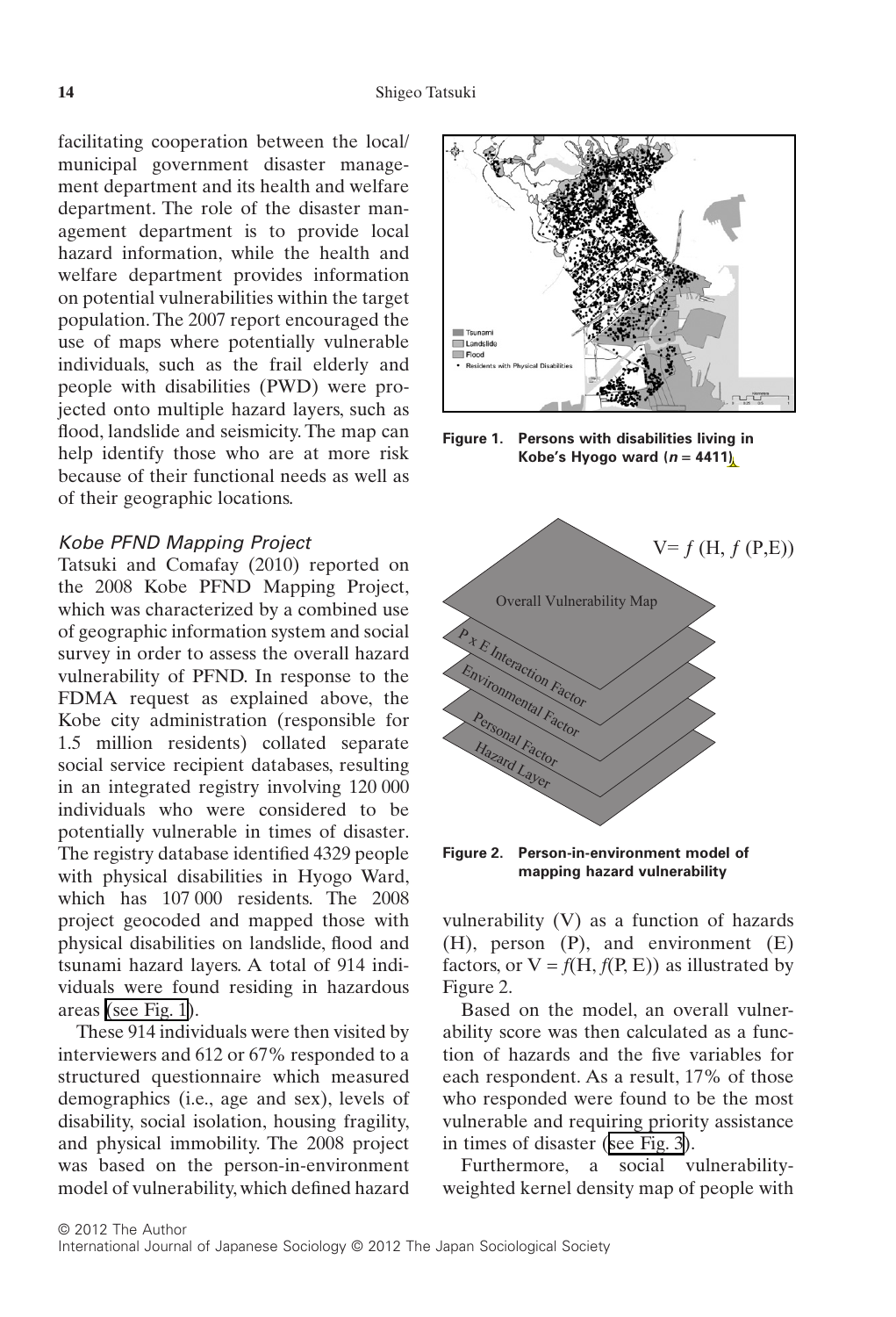

**Figure 3. Overall vulnerability scores mapped on to hazard layers**



**Figure 4. People with functional needs in times of disaster kernel density estimation weighted by overall vulnerability index**

functional needs was created (see Fig. 4). This map indicated which particular areas require more human resources for assisting the functional needs population for evacuation and sheltering.The project maps helped representatives from functional needs groups, community emergency response teams, community social services, and emergency management centers to initiate evacuation and sheltering assistance planning in the project areas.

The 2008 Kobe PFND mapping project was an attempt that aimed to provide a standardized method using individual social vulnerability mapping as an analysis tool to identify more comprehensively the risks that could affect a given community. This could help different stake-holders, functional needs groups, community emergency response teams, community social services, and emergency management centers to initiate evacuation and sheltering assistance planning in high-risk communities.

# **Three Challenges in PFND Counter-disaster Measures after 11 March 2011**

Despite the above-mentioned national and local efforts on PFND counter-disaster measures in recent years, serious problems confronted municipalities, communities, PFND and their families at the onset of the 11 March 2011 Great East Japan Earthquake Disaster. From three reconnaissance missions conducted by the author's team in March and April, at least three major challenges were identified in preparedness, response and relief measures for PFND. Those were, namely: (i) challenges in identifying people at risk by re-thinking "correct" hazard estimates; (ii) challenges in pre-planning specially designated shelters for people with functional needs; and (iii) challenges in utilizing personal information on PFND. Each challenge is explained in the following sections.

#### *Challenges in Identifying People at Risk: Re-think "Correct" Hazard Estimates*

Recent developments in preparedness measures for PFND in Japan have been uncritically relying on the assumption that hazard maps represent "correct" estimates of future hazardous events. As Figure 5 below illustrates, this turned out to be a very wrong assumption. Hazard maps were created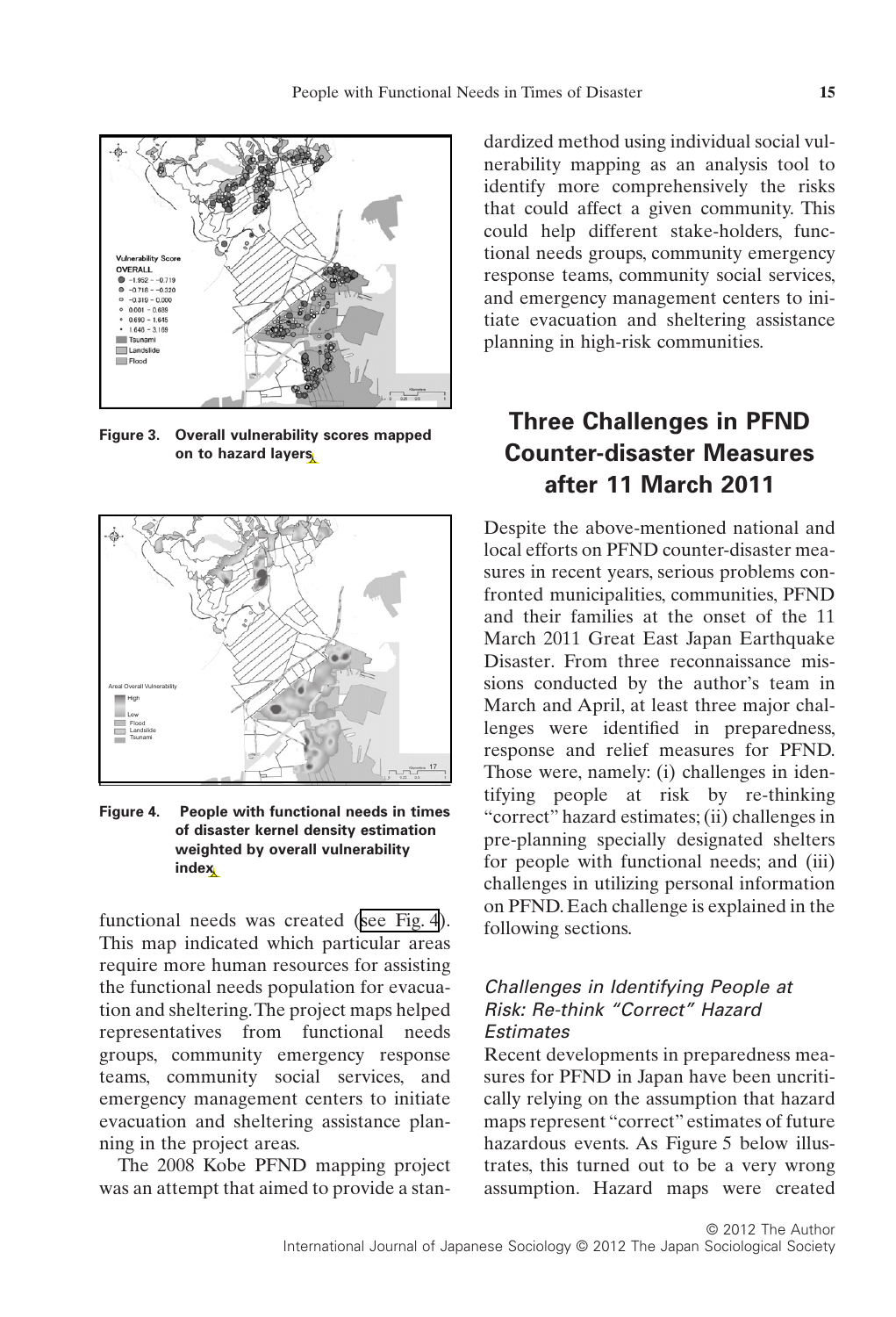

**Figure 5. Tsunami hazard map and actual inundation east of Rokugo Junior High School, Wakabayashi Ward, Sendai City**

according to a *maximum probable event* (*MPrE*) framework. In reality, however, a *maximum possible event* (*MPoE*) occurred in the Tōhoku region. This has tremendous implications for fundamentally re-thinking the entire hazard estimation process from an *MP<sub>r</sub>E* to an *MP<sub>n</sub>E* framework.

In the previous section, the person-inenvironment model of hazard vulnerability (V) was introduced as a function of hazard (H), person (P) and environment (E) factors or  $V = f(H, f(P, E))$ . In practice, the hazard factor was estimated by a *maximum probable event* framework and therefore the model could be represented as  $V = f(MP_rE)$ , *f*(P, E)). The challenge here is to replace the *maximum probable event* hazard estimate with an alternative hazard estimate by incorporating a *maximum possible event* framework. The modified person-inenvironment model will therefore be represented as  $V = f(MP_0E, f(P, E)).$ 

Once the hazard estimation endeavor departs from the realm governed by probabilistic and statistical theorem (i.e., *MPrE* framework), it enters into the world of "hyper-complexity" where "hypothetical knowledge can no longer be mastered by mechanical testing rules" (Beck, 1992/1986: 157). Beck (1992/1986) calls this state "demonopolization of scientific knowledge claims" (Beck, 1992/1986: 156). The new *maximum possible event* framework, therefore, will call for "reflexive scientization" that demands an active coproduction by every stakeholder in society in such areas as politics, business and the public, as well as in the scientific community involved in the knowledge definition process (Beck, 1992/ 1986: 157). The reflexive scientization process will also demand respect for locally networked tacit knowledge and the collective sensibilities of "lay actors" (Wynne, 1996; Mythen, 2004) as well as for the experts' formal knowledge and their technologies. Details of this project need to be further investigated.

#### *Challenges in Pre-planning Specially Designated Shelters for People with Functional Needs*

As was described in the introduction, counter-disaster measures for PFND have been focusing mainly on warning and neighborhood-based evacuation assistance activities. Needs for shelters and temporary housing units that were specially designated for PFND arose following the 11 March earthquake. However, their provisions were neither systematic nor universal due to the lack of pre-planning.This is partly due to the fact that the 2006 guideline and the 2007 report have not provided detailed procedures on sheltering assistance planning for PFND.The concept of a specially designated shelter for PFND, or *fukushi-hinansho,* emerged in 2004 from the discussions by the committee on "Communicating Disaster Information and Evacuation and Sheltering Assistance for the Elderly and Other Population during Heavy Meteorological and Other Disasters." It was recognized that general evacuation shelters as shown in Figures 6 and 7 were not capable of responding to the functional needs of PWD and the frail elderly. The committees on PFND assistance, however, have not spent enough time on clarifying the requirements, or the procedures and guidelines for specially designated shelters. Most hazards that the PFND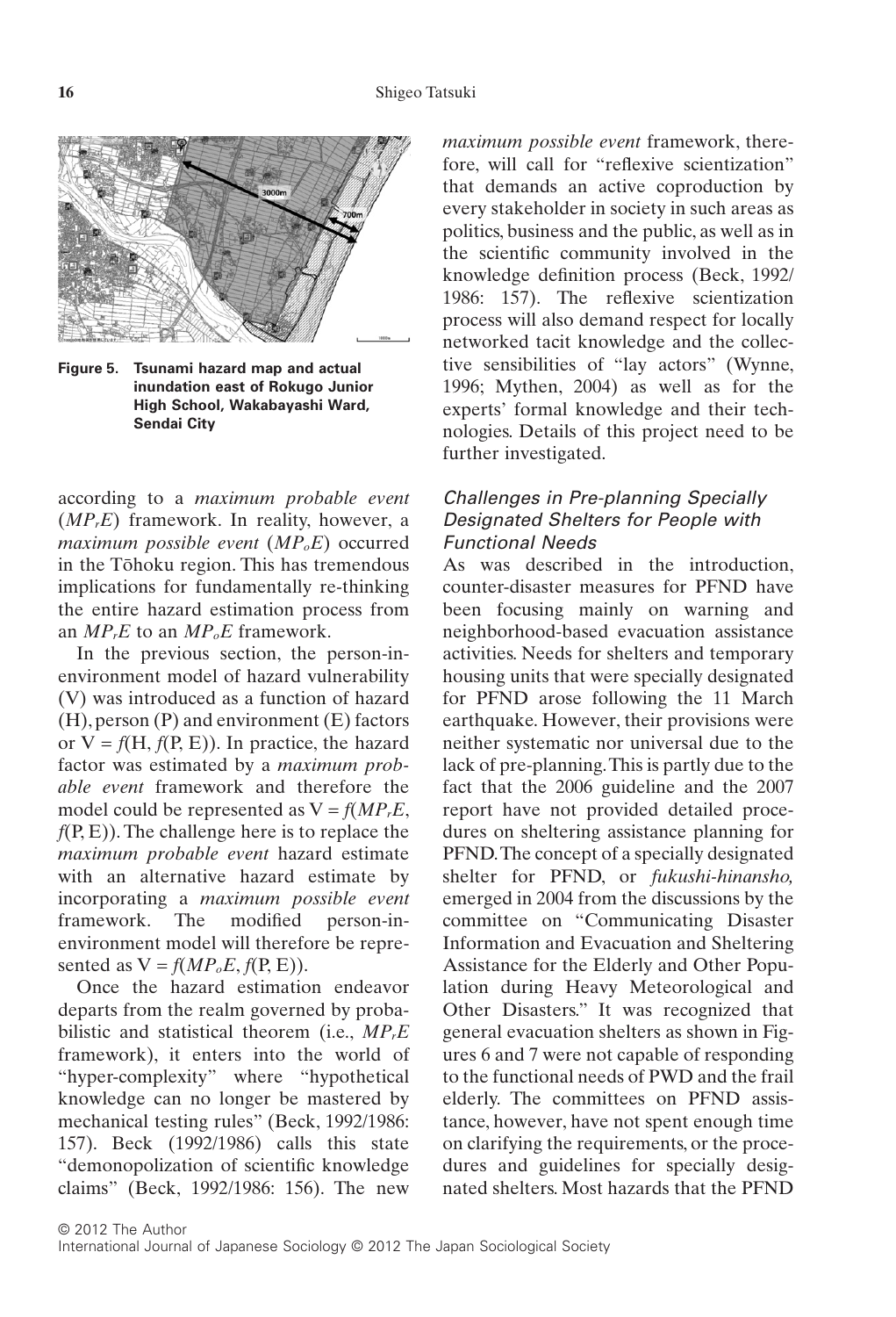

**Figure 6. School Gym Shelter at Rokugo Junior High School, Sendai City (6 April 2011)**







**Figure 7. Arahama residents in the first-floor classroom at Hakken Junior High School (6 April 2011)**

committees have been studying since 2004 have been meteorological and therefore sheltering needs were short-term and considered less life-threatening than evacuation needs.

In the 11 March earthquake disaster, a very large number of people rushed to general shelters and the length of stay was long, creating high functional needs for PFND. The situation apparently required alternative shelters. Disaster-hit municipalities responded in a non-uniform manner. In the case of Sendai City, the city administration had already made pre-planned arrangements/compacts for an alternative sheltering service with 52 local social service providers prior to the March event. Some of those compacted shelters conducted study seminars and practice drills in the previous

year. Thanks to these preparations, some responded to the city administration request quickly and others voluntarily initiated sheltering operations. In total, 26 shelters operated and served about 260 individuals in Sendai City (see Fig. 8).

The downtown center of Ishinomaki City was badly damaged by the March 11 tsunami, forcing more than 30 000 people or about one-fifth of its population to evacuate to general shelters at the peak of the aftermath. A medical doctor helping at one of the large general shelters strongly demanded that the city administration provide an alternative shelter for the frail elderly, PWD and those outpatients who did not require intensive medical care from the Ishinomaki Red Cross Hospital, unaffected by the tsunami. The city temporally designated Inai Junior High School gym as a designated shelter and then later moved the 20–30 shelter occupants to Yugakukan Sport Center gym (see Fig. 9) on 29 March. Yugakukan gym eventually accepted about 130 people, including PFND and their family members. Yugakukan shelter was staffed initially by most of Ishinomaki Municipal Hospital's doctors, nurses and social workers, who lost their workplace due to the tsunami. Volunteer doctors, nurses, social workers, nursing care workers and public administrators from other prefec-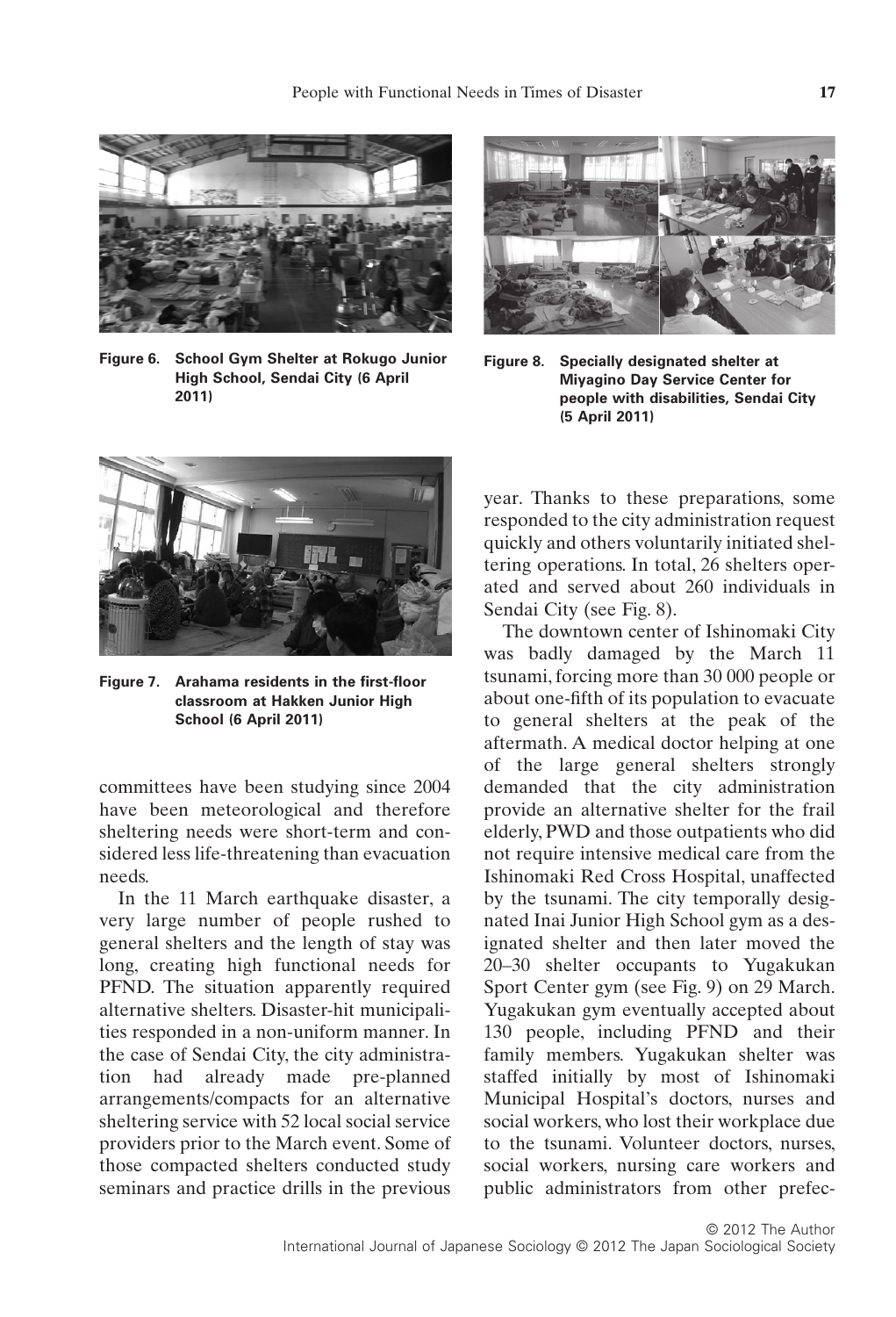

**Figure 9. Specially designated shelter at Yugakukan Sport Center Gym, Ishinomaki City (http://road.nipponfoundation.or.jp/2011/04/ 007-fcd1.html)**

tures came to the Yugakukan shelter and assisted the operation from early April.

It should be noted that Ishinomaki City was renowned for its citywide communitybased evacuation planning initiatives for PFND.The city was recognized as one of the ten model municipalities on PFND preparedness master planning as early as 2004. By the end of 2010, 401 out of 421 administrative districts in the city completed individualized evacuation planning for each PFND in the neighborhood. The city's master plan for PFND, however, did not include planning on specially designated shelters. Inai Junior High School and later Yugakukan shelter operations were all improvised by city hospital doctors and nurses with support from the city. The city, however, was not aware of the special service provision clause in the Disaster Relief Act that qualified additional financial compensations on top of general service provisions from the national government. It was not until almost the end of April that the city formally designated Yugakukan as the specially designated shelter for PFND. To sum up, specially designated shelters operated in Ishinomaki City but the operation lacked a formal logistic support foundation for a prolonged period of time.



**Figure 10. Specially designated shelters at Shunpo-en Special Nursing Home (top) and Ochiai Nursery School (bottom) (http://www.toshinkai.or. jp/image/C8EFBAD2C3CFC7C9B8A FCAF3B9F0.pdf)**

Like Ishinomaki, more than 12 000 or one-sixth of the Kesennuma City population rushed to general shelters after the earthquake and tsunami in March. Until April, the frail elderly, PWD and small children were all mixed with other evacuees who looked after those in need at general shelters. In some shelters, cardboard partitions were used to separate PFND from general evacuees in order to provide some privacy. On 7 April the city administration officially opened the first specially designated shelter for PFND in an unused nursery school site (see Fig. 10). In the following 2 weeks, an additional four specially designated shelters were opened. Shunpo-en special nursing home for the elderly (see Fig. 10) was one of the four new specially designated shelters. It was housing 60 elderly residents as well as more than 100 general evacuees and some PFND from the neighborhood after the March disaster. The home staff workers cared for the PFND.The director, however, was afraid of the financial burden of running a specially designated shelter for an extended period of time. Later in April, the city administrators learned that official designation would allow additional care service provision under the Disaster Relief Act. This was on top of the provision of regular service hours as prescribed by the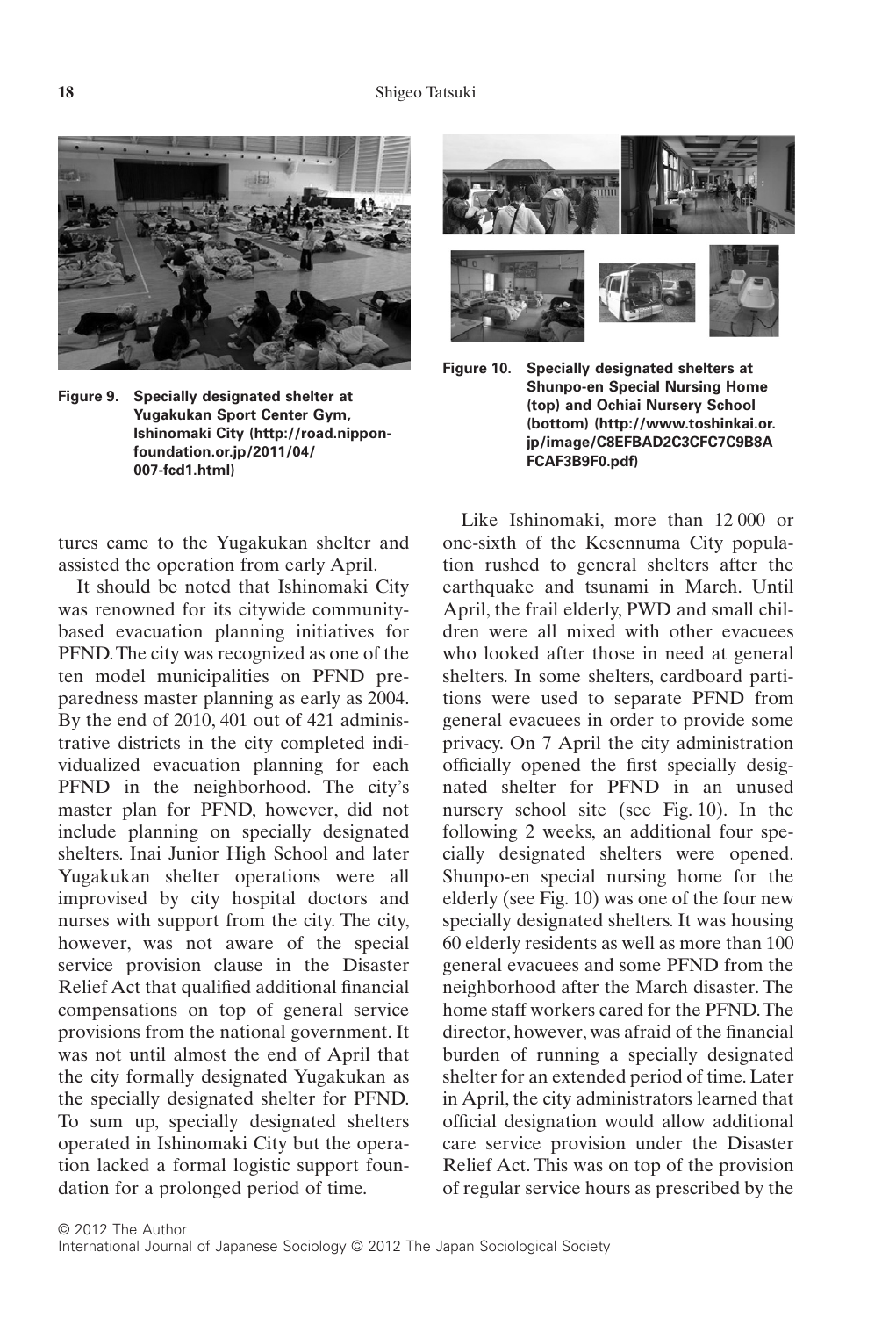long-term-care insurance scheme. This alleviated tremendous financial burdens that the city and/or the designated shelters, like the Shunpo-en home, might have had to bear otherwise. In other words, Kesennum City also lacked pre-planning on specially designated shelters and the administration was not aware of the legal framework *(i.e.,* the Disaster Relief Act special service provision clause) to operate these shelters.

In conclusion, municipalities other than Sendai City did not have compacts on specially designated shelter operations with social service providers. It took nearly 3 weeks for Ishinomaki and Kesennuma to formally designate such shelters after the earthquake. It was learned that they were hesitant because they believed their facilities would not meet the standard for specially designated shelters, as outlined in pre-disaster planning manuals.Additionally, many local officials were unaware of the special service provision clause of the Disaster Relief Act covering shelters for people with functional needs. Nonetheless, these kinds of sheltering operations did emerge. Had the local municipalities officially declared that they were operating functional-needs shelters, they would have been eligible for additional resources at the onset from both the national and prefectural governments. More detailed guidelines for specially designated shelters and temporary housing operations for PFND need to be developed in order to address this issue.

#### *Challenges in Utilizing Personal Information on PFND*

Among different types of PFND, people with disabilities (PWD) were invisible in shelters and communities or in the eyes of local government administrators. This was due to the fact that the majority of PWD did not ask for help in general shelters because they felt general shelters were not "barrier free" and unresponsive to their functional needs. Furthermore, many local government administrators felt hesitant to release the

PFND registry to non-governmental organizations (NGO) and self-help organizations that were eager to check the whereabouts and current situation of PWD. This was due to the fear of breaking the Personal Information Protection Bylaw despite the fact that the bylaw provides exceptional conditions, whereby the onset of disaster is clearly one of these exceptional conditions. In fact, Minamisoma City officials did release that information to a local NGO, and in Higashimatsushima, members of groups who worked on behalf of disabled persons, such as the Japan Disability Forum, were allowed to accompany public health nurses on their home visits. Other cities might have used similar approaches, but it appeared that in most affected areas officials were unaware of the needs of the mentally ill and developmentally disabled persons and had not attempted to initiate outreach efforts for these populations. As of June 2011, the Japan Disability Forum announced that they were able to meet 1386 PWD in person from their outreach project in Miyagi Prefecture. This number (1386) accounted for only 2.6% of 53 511 persons who were registered as PWD in the affected areas. Researchers and advocates for persons with disabilities were unable to determine what was happening with large numbers of survivors with disabilities. Further elaboration and education on the use of personal information of PFND during a disaster period are needed among public and local government administrators.

## **Conclusion**

This paper first introduced recent developments on counter-disaster measures for PFND in Japan. Based on three reconnaissance missions in March and April 2011, three major challenges and their possible solutions in preparedness, response and relief measures for PFND were presented.